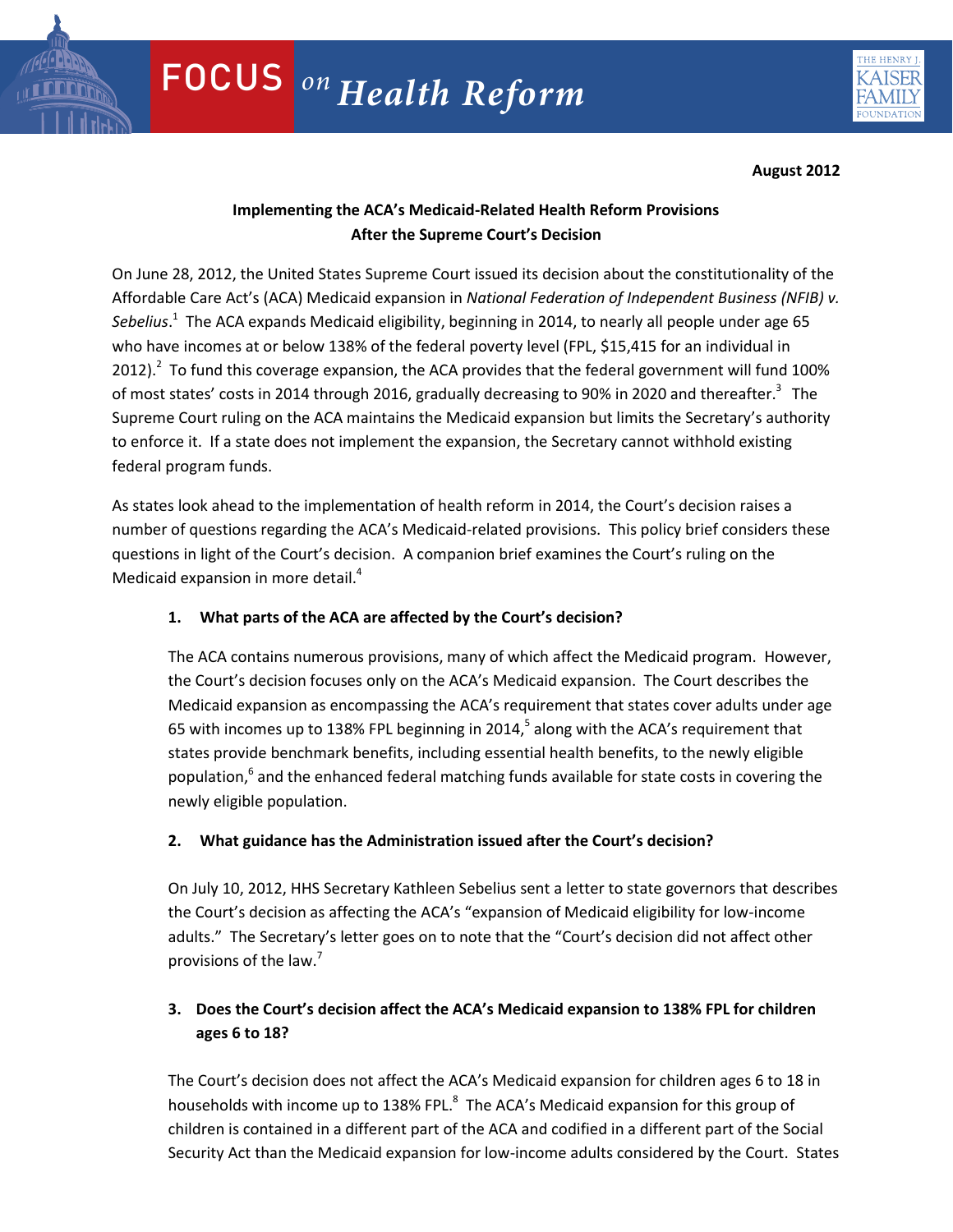participating in the Medicaid program already were required to cover children ages 6 to 18 in households with income up to 100% FPL, and the ACA amended that existing provision to 138% FPL effective January 1, 2014. $^9$  Throughout its decision, the Court sometimes refers to "individuals" and sometimes refers to "adults" when describing the Medicaid expansion group. In addition, the Court contrasts the ACA's Medicaid expansion with the program's "traditional" coverage groups, which include children. Finally, the Secretary's July, 2012 letter describes the Court's decision as encompassing "adults" and as not affecting other provisions of the ACA.<sup>10</sup>

#### **4. Does the Court's decision affect the ACA's maintenance of effort provisions?**

The Court's decision does not affect the ACA's maintenance of effort provisions. Separate from the Medicaid expansion, the ACA requires states to maintain eligibility standards, methodologies and procedures that are no more restrictive than those in effect under the state plan or waiver as of the ACA's enactment on March 23, 2010, until the Secretary determines that an exchange is fully operational in the state for adults and through September 30, 2019 for children under age 19. $^{11}$  The maintenance of effort provisions are contained in a different part of the ACA and codified in a different part of the Social Security Act than the ACA's Medicaid expansion and were not considered by the Court. The Secretary's July, 2012 letter confirms that no provisions of the law other than the expansion of Medicaid eligibility to adults up to 138% FPL are affected by the Court's decision. The Congressional Research Service also has concluded that the ACA's maintenance of effort provisions are unaffected by the Court's decision.<sup>12</sup>

## **5. Does the Court's decision affect the ACA's eligibility and enrollment simplification procedures?**

The Court's decision does not affect the ACA's eligibility and enrollment simplification procedures. The ACA requires states to determine financial eligibility for the Medicaid program based on the modified adjusted gross income (MAGI) methodology beginning in 2014. The MAGI methodology applies to the ACA's Medicaid expansion group as well as to most other coverage groups.<sup>13</sup> The ACA also requires states to use streamlined application and enrollment procedures in their Medicaid programs as a whole beginning in 2014.<sup>14</sup> The MAGI methodology and streamlined eligibility and enrollment procedures are contained in different parts of the ACA and codified in different parts of the Social Security Act than the ACA's Medicaid expansion and were not considered by the Court. The Secretary's July, 2012 letter confirms that provisions of the law other than the Medicaid expansion are unaffected by the Court's decision. The Congressional Research Service also has concluded that the ACA's MAGI provision is unaffected by the Court's decision.<sup>15</sup>

On April 19, 2011, CMS published a final rule that makes available 90% federal matching funds for states to upgrade their information technology systems to prepare for health reform.<sup>16</sup> Acting CMS Administrator Marilyn Tavenner issued a July 13, 2012 letter confirming that states can receive these grants even if they have not yet decided whether to comply with the ACA's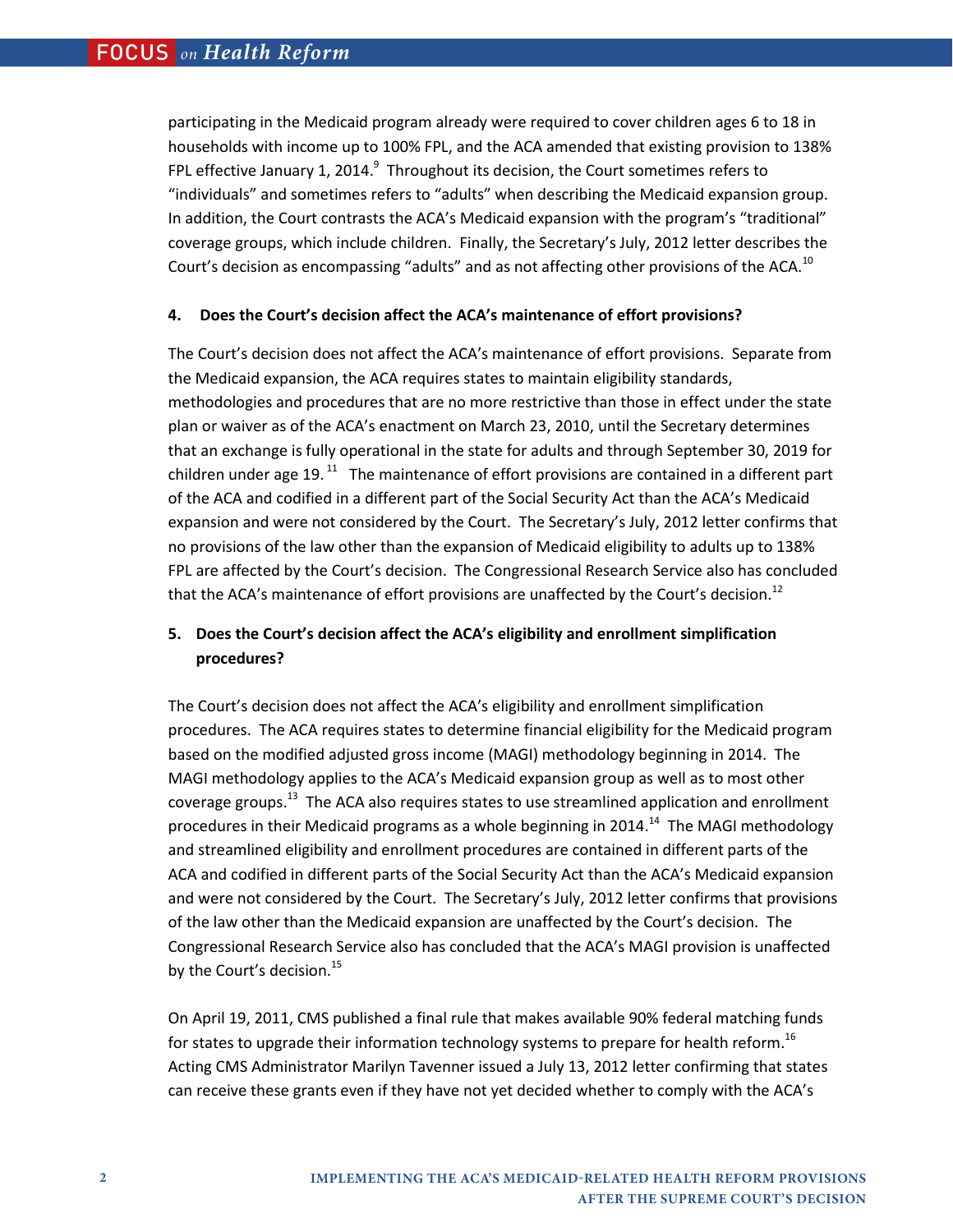Medicaid expansion, and states will not have to repay these funds if they ultimately do not expand their Medicaid programs.<sup>17</sup>

### **6. Does the Court's decision affect other ACA changes to Medicaid?**

The ACA makes a number of other changes to the Medicaid program that are not impacted by the Court's decision and remain in effect.<sup>18</sup> These include:

- The extension of coverage to young adults formerly in foster care
- New state options to provide home and community-based long-term services and supports for people with disabilities
- New opportunities for states to coordinate care for people with chronic conditions, such as health homes and the financial alignment demonstrations for people dually eligible for Medicare and Medicaid
- The primary care provider payment rate increase for 2013 and 2014
- Scheduled reductions in disproportionate share hospital payments

## **7. Can states expand eligibility to an income limit less than 138% FPL and still receive the enhanced FMAP?**

While the Secretary has not yet issued guidance on this issue, it does not appear that states can access enhanced federal matching funds without covering the entire group of people up to 138% FPL based on the plain language of the ACA.<sup>19</sup> The Court's decision leaves unchanged all of the ACA's provisions, including the Medicaid expansion. The ACA's Medicaid expansion is in the part of the law that delineates the mandatory eligibility groups and encompasses "all individuals  $\dots$  whose income  $\dots$  does not exceed 133 percent of the poverty line.  $\dots$ <sup>20</sup> (The ACA also provides for an income disregard of 5% FPL, effectively extending eligibility for the expansion group to 138% FPL.) The enhanced federal funding provided by the ACA is tied to the individuals encompassed by the expansion group. The language describing the expansion group does not on its face provide the option for states to set a lower income threshold to cover a portion of individuals in the group. By contrast, the existing optional eligibility categories in the law expressly permit states the "option" of offering Medicaid to "any group or groups of individuals" within the listed optional categories. $^{21}$ 

### **8. Can states opt in and opt out of the ACA's Medicaid expansion over time?**

Regarding the timing of state implementation of the ACA's Medicaid expansion, CMS has stated that states may "decide whether and when to expand, and if a state covers the expansion group, it may later drop the coverage." $^{22}$  This means that states can implement the ACA's Medicaid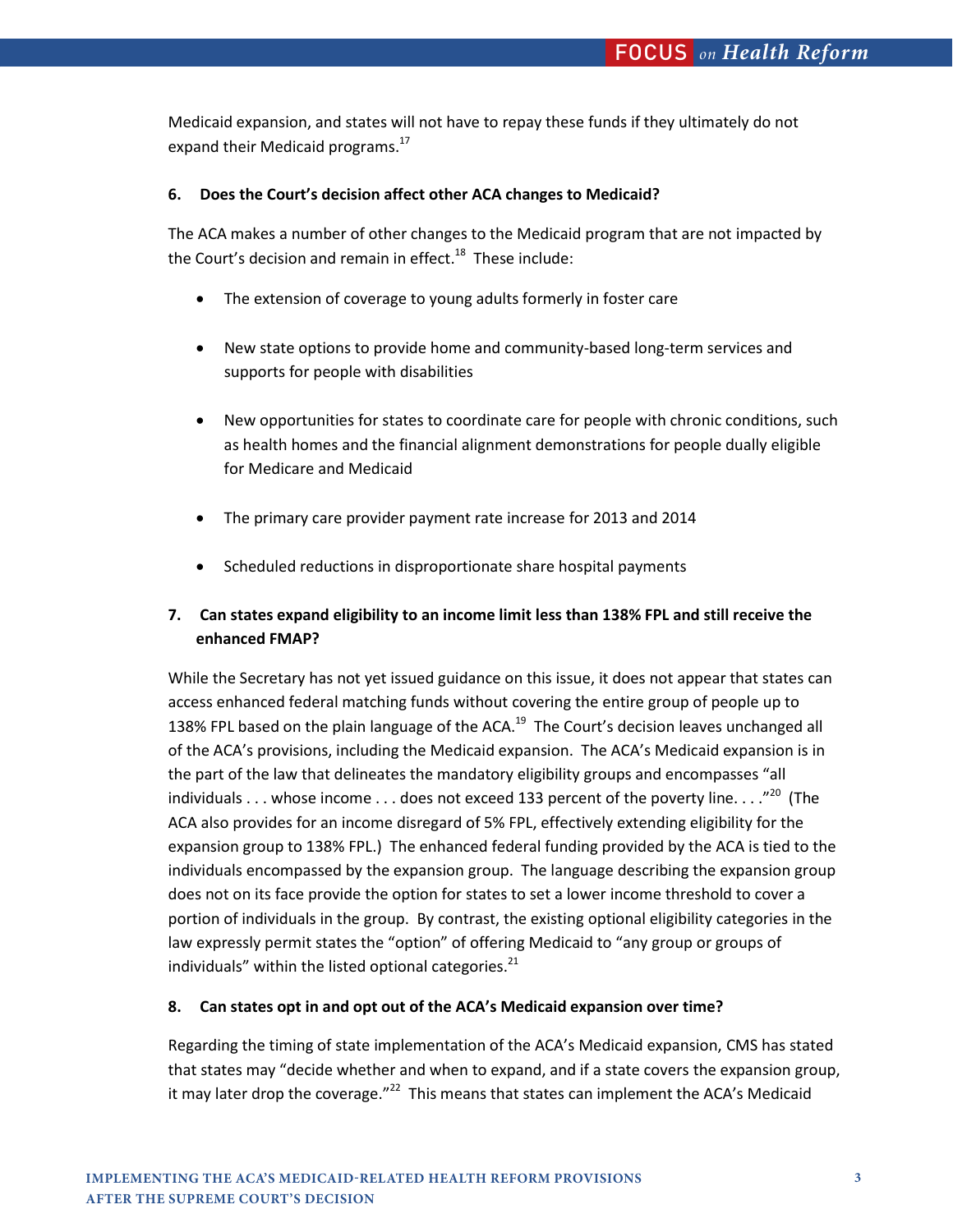expansion for a period of time and then stop doing so, presumably without risking the loss of existing non-ACA expansion Medicaid funds. States also can decide not to implement the Medicaid expansion initially but then do so later at some point after 2014. CMS did not clarify whether states would still receive the enhanced federal matching funds in that situation.States that do not implement the expansion in the first three years that it is available will forgo 100% federal funding for their costs, because the ACA specifies that 100% federal funds are available in the years 2014, 2015 and 2016. In subsequent years, the ACA provides for enhanced federal funds to match states' Medicaid expansion costs of 95% in 2017, 94% in 2018, 93% in 2019, and 90% in 2020 and each year thereafter. $^{23}$ 

## **9. Will the Secretary apply her § 1115 waiver authority to the ACA Medicaid expansion group?**

Section 1115 of the Social Security Act grants authority to the HHS Secretary to waive state compliance with certain Medicaid requirements in the context of an "experimental, pilot, or demonstration project which, in the judgment of the Secretary is likely to assist in promoting the objectives of" the Medicaid program. $^{24}$  The ACA's Medicaid expansion group is included among the specific provisions over which the Secretary has waiver authority. However, HHS has not yet issued guidance on this issue, leaving a number of open questions about whether and how the Secretary would exercise her § 1115 waiver authority in the context of the ACA's Medicaid expansion, including:

- What research or demonstration purpose will such waivers be designed to achieve if the Secretary permits expansions to a threshold less than 138% FPL?
- Will enhanced federal matching funds be available for expansion populations covered under such waivers?
- How will the traditional budget neutrality requirement impact such waivers?

### **10. If a state does not take up the Medicaid expansion, will its DSH funds still be reduced?**

 As noted above, the Court's decision does not affect the scheduled reductions in federal matching funds for payments to disproportionate share (DSH) hospitals. Under current law, states are required to make additional payments to hospitals serving disproportionate numbers of Medicaid and uninsured low-income patients. The federal government matches these DSH payments up to the amount of an allotment for each state.<sup>25</sup> The ACA reduces federal DSH allotments to all states by a total of \$18.1 billion beginning in 2014 through 2020; the amount by which any individual state's allotment is reduced is to be determined by a DSH health reform methodology developed by the Secretary of HHS. Under this methodology, the largest percentage reductions are to apply to states with the lowest percentages of uninsured individuals and to states that do not target their DSH payments to hospitals with high volumes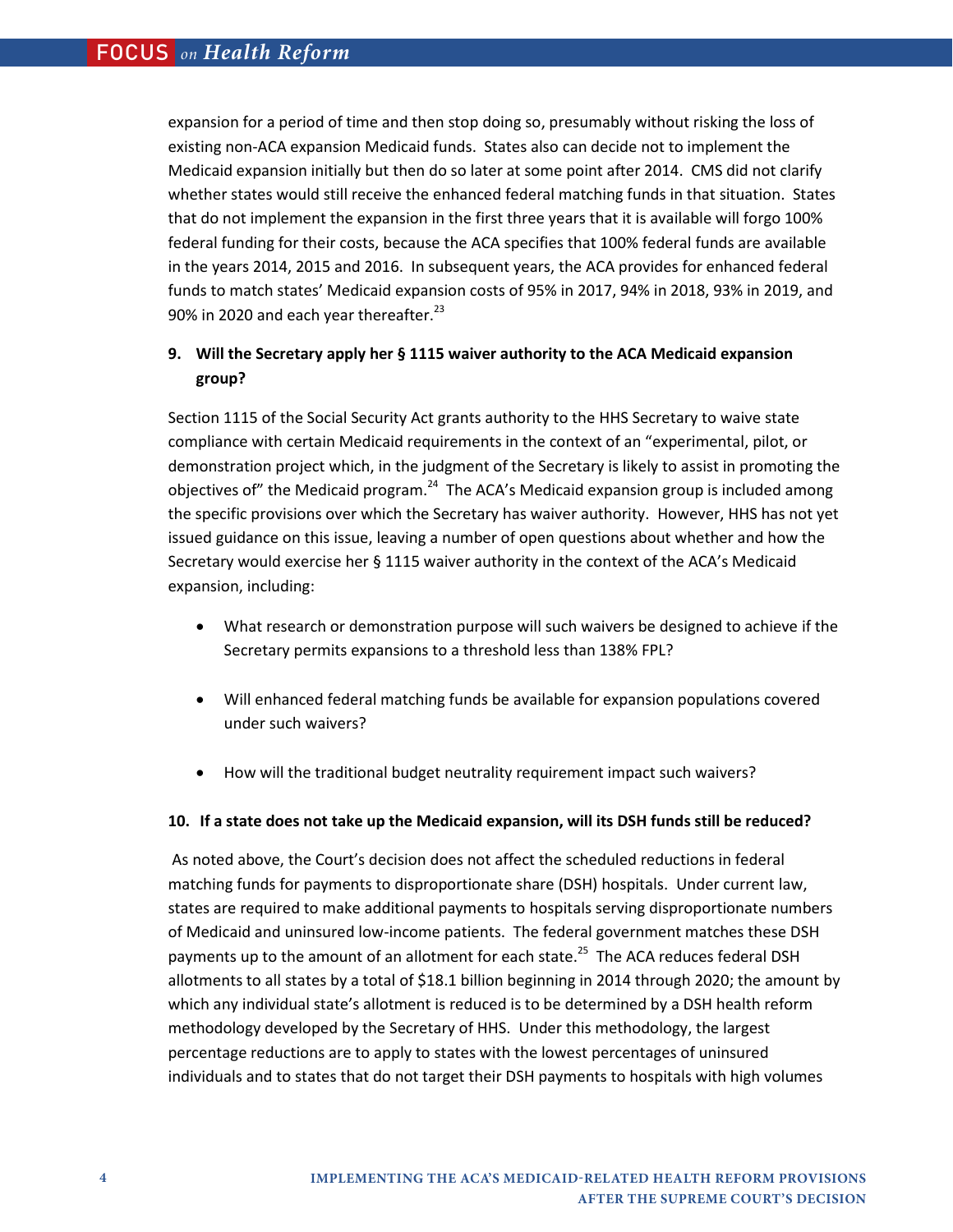of Medicaid inpatients or high level of uncompensated care.<sup>26</sup> The Secretary has not yet published this methodology, leaving unanswered a number of questions, including:

- Will the DSH health reform methodology provide for reductions in DSH funds in every state, or will the reductions be concentrated in certain states?
- If a state does not take up the Medicaid expansion and, as a result, has a high percentage of uninsured adults with incomes under 100% of the FPL, will that state be subject to less of a reduction in federal DSH funds than a state that does take up the Medicaid expansion and, as a result, significantly reduces its percentage of uninsured adults?

### **Looking Ahead**

Between now and 2014, states will determine whether to implement the ACA's Medicaid expansion and receive the associated enhanced federal matching funds. CMS's July 13, 2012 letter indicates that there is no deadline by which states must tell CMS about their Medicaid expansion plans.<sup>27</sup> By contrast, states must submit an Exchange Blueprint to HHS by November 16, 2012 if they seek to operate a state-based exchange or participate in a state

partnership exchange for plan year 2014.28

In making the decision about the Medicaid expansion, states will have to consider a number of factors including the impact on their uninsured residents whom the Medicaid expansion was designed to reach, the impact on state budgets, the impact on uncompensated care costs, and the economic impact of enhanced federal matching funds flowing into the state.



In states that do not implement the Medicaid expansion, there will be a gap in coverage that was not intended by the ACA. The ACA's Medicaid expansion will cover nearly all people with household incomes up to 138% FPL. The premium tax credits and cost-sharing reductions to purchase qualified health plans through the insurance exchanges are available to people with household income between 100% and 400% FPL (Figure 1). Without Medicaid, some people with incomes below the poverty line will lack access to affordable health insurance coverage, making state decisions about the ACA's Medicaid expansion important for this vulnerable population.

This policy brief was prepared by MaryBeth Musumeci of the Kaiser Family Foundation's Commission on Medicaid and the Uninsured.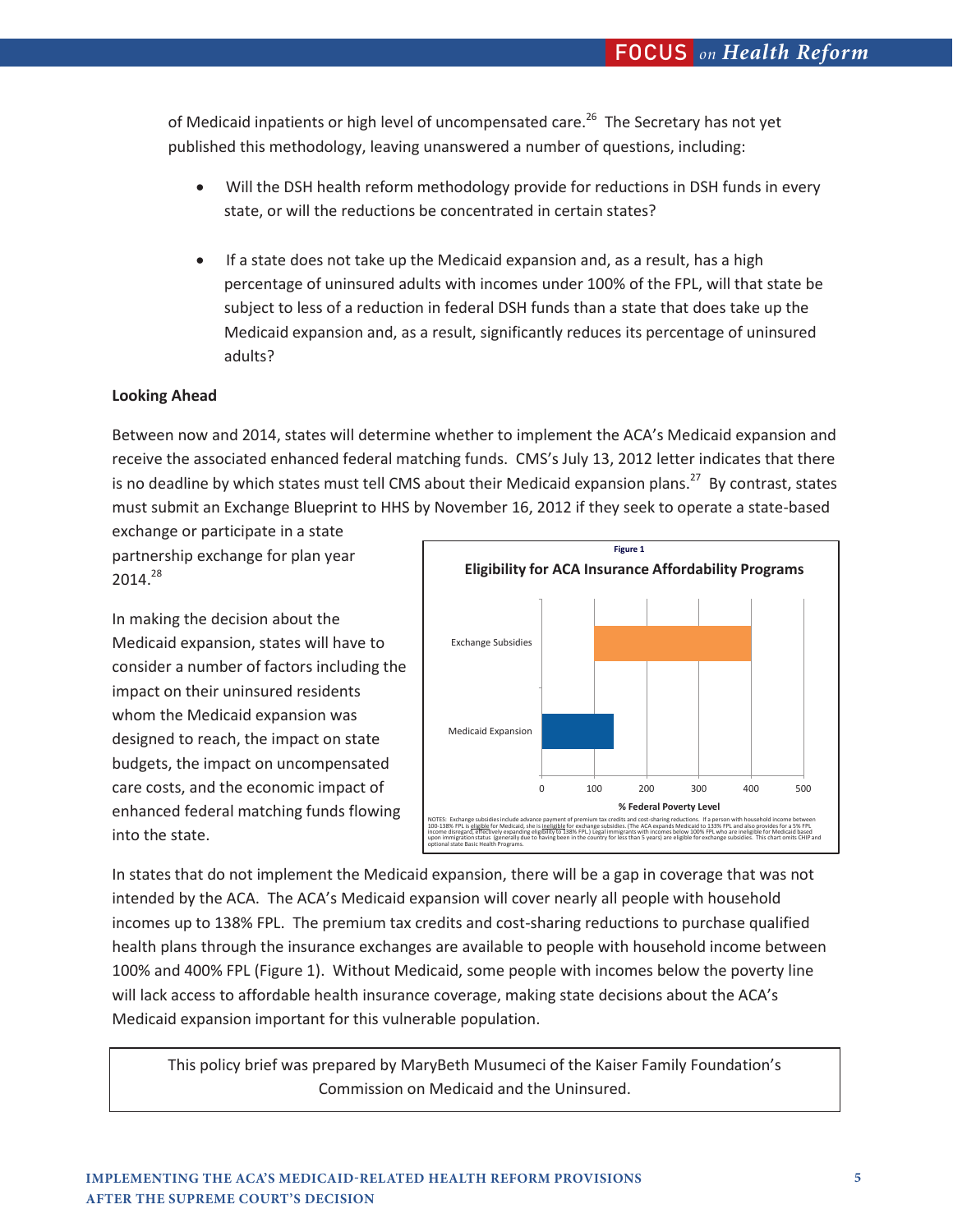#### **Endnotes**

 $\overline{\phantom{a}}$ 

<sup>1</sup> 567 U.S.  $\_\_$  (2012), available at http://www.supremecourt.gov/opinions/11pdf/11-393c3a2.pdf. The Court's decision also upheld the constitutionality of the ACA's individual mandate. For a general discussion of the Court's decision, *see* Kaiser Family Foundation, *A Guide to the Supreme Court's Affordable Care Act Decision* (July 2012), available at http://www.kff.org/healthreform/8332.cfm.

 $^2$  ACA § 2001(a)(1), codified at 42 U.S.C. § 1396a(a)(10)(A)(i)(VIII). The ACA expanded coverage to 133% FPL and also provides for an income disregard of 5% FPL, effectively extending eligibility to 138% FPL. ACA § 2002(a), adding 42 U.S.C. § 1396a(e)(14)(I).

 $^3$  For states that were covering childless adults at their existing federal matching rates prior to March 23, 2010, the ACA phases in an increase in the federal matching rate so that by 2019, federal matching rates for this population will equal the rate for the newly eligible Medicaid expansion population at 93% in 2019 and 90% in 2020 and prospectively. Kaiser Commission on Medicaid and the Uninsured, *Medicaid Coverage and Spending in Health Reform: National and State-by-State Results for Adults at or Below 133% FPL* (May 2010), available at http://www.kff.org/healthereform/8076.cfm.

<sup>4</sup> Kaiser Family Foundation, *A Guide to the Supreme Court's Decision on the ACA's Medicaid Expansion (Aug. 2012), available at* http://www.kff.org/healthreform/8347.cfm.

 $^5$  42 U.S.C. § 1396a(a)(10)(A)(i)(VIII), codifying ACA § 2001(a)(1). The ACA also provides for an income disregard of 5% FPL, effectively extending eligibility to 138% FPL. ACA § 2002(a), adding 42 U.S.C. § 1396a(e)(14)(I).

 $^6$  The benchmark benefits package (which at state option may be the same as the state's traditional state plan benefits package) must include the 10 categories of "essential health benefits" specified elsewhere in the ACA. Certain people are exempt from mandatory enrollment in benchmark coverage and must receive the Medicaid state plan benefits package. *See* Kaiser Family Foundation, *Explaining Health Reform: Benefits and Cost-Sharing for Adult Medicaid Beneficiaries* (Aug. 2010), available at http://www.kff.org/healthreform/8092.cfm; *see also* 42 C.F.R. § 440.330(d); CMS, *Frequently Asked Questions on Essential Health Benefits Bulletin*, available at http://cciio.cms.gov/resources/files/Files2/02172012/ehb-faq-508.pdf.

<sup>7</sup> Available at http://www.scribd.com/doc/99753526/Secretary-Sebelius-Letter-to-the-Governors-071012.

 $^8$  Existing Medicaid law already required participating states to cover children from birth to age 6 in households with incomes up to 133% FPL. The ACA's income disregard of 5% FPL will effectively extend eligibility for this group to 138% FPL.

 $^9$  The amendment extended eligibility to 133% FPL. ACA § 2001(a)(5), amending 42 U.S.C. § 1396a(l)(2)(C). The ACA also provides for an income disregard of 5% FPL, effectively extending eligibility to 138% FPL. ACA § 2002(a), adding 42 U.S.C. § 1396a(e)(14)(I).

<sup>10</sup> *See also* Memorandum from Kathleen S. Swendiman and Evelyne P. Baumrucker, Congressional Research Service, *Selected Issues Related to the Effect of NFIB v. Sebelius on the Medicaid Expansion Requirements in Section 2001 of the Affordable Care*  Act at 8, n.38 (July 16, 2012), available at http://www.ncsl.org/documents/health/aca\_medicaid\_expansion\_memo\_1.pdf.

<sup>11</sup> ACA § 2001(b), adding 42 U.S.C. § 1396a(a)(74) and § 1396a(gg).

12 Memorandum from Kathleen S. Swendiman and Evelyne P. Baumrucker, Congressional Research Service, *Selected Issues Related to the Effect of NFIB v. Sebelius on the Medicaid Expansion Requirements in Section 2001 of the Affordable Care Act* at 5-6 (July 16, 2012), available at http://www.ncsl.org/documents/health/aca\_medicaid\_expansion\_memo\_1.pdf.

<sup>13</sup> ACA § 2002(a), amending 42 U.S.C. § 1396a(e). Groups exempt from the MAGI methodology generally include people over age 65, people who are blind, people with disabilities, people with long-term care needs, people eligible for Medicare costsharing assistance, and people eligible for Medicaid through a spend-down.

14 ACA § 1413.

15 Memorandum from Kathleen S. Swendiman and Evelyne P. Baumrucker, Congressional Research Service, *Selected Issues Related to the Effect of NFIB v. Sebelius on the Medicaid Expansion Requirements in Section 2001 of the Affordable Care Act* at 5, 6-7 (July 16, 2012), available at http://www.ncsl.org/documents/health/aca\_medicaid\_expansion\_memo\_1.pdf.

16 42 C.F.R. § 433.112, published at 76 *Fed. Reg.* 21974 (April 19, 2011).

17 Available at http://online.wsj.com/public/resources/documents/HHSLETTER071312.pdf.

<sup>18</sup> *See generally* Kaiser Family Foundation, *Medicaid and CHIP Health Reform Implementation Timeline*, available at http://www.kff.org/healthreform/8064.cfm.